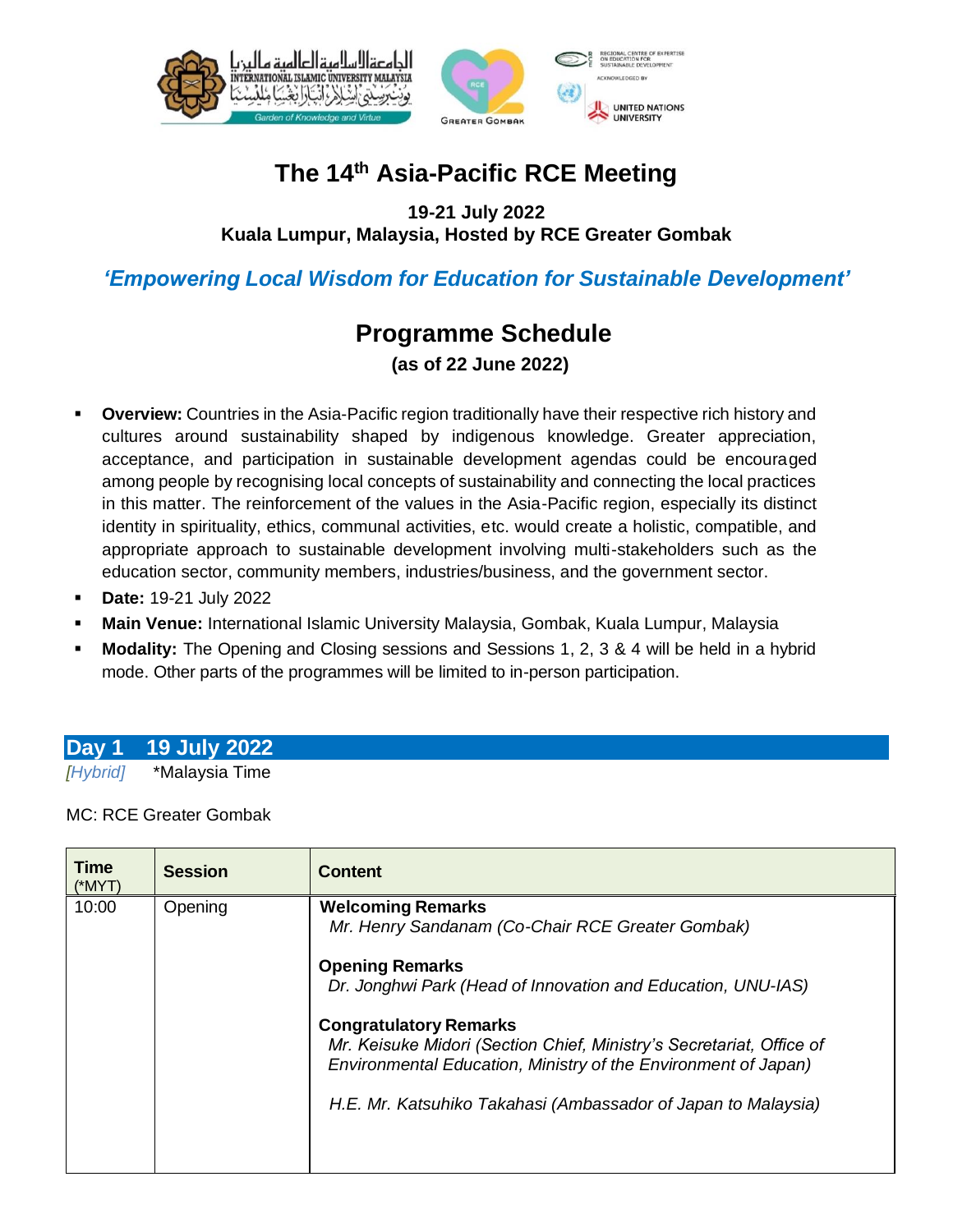| 10:20 | Session 1    | Updates on ESD for 2030<br>Ms. Won Jung Byun (Office of ESD, UNESCO Paris) (10 min)                                                                                                                                                                                                                                                        |
|-------|--------------|--------------------------------------------------------------------------------------------------------------------------------------------------------------------------------------------------------------------------------------------------------------------------------------------------------------------------------------------|
|       |              | <b>RCE updates from Global RCE Service Centre</b><br>Ms. Miki Konishi (UNU-IAS, Programme Coordinator) (10 min)                                                                                                                                                                                                                            |
|       |              | <b>Review of the 13th AP RCE Meeting</b><br>Dr. Chinara Sadykova, RCE Kyrgyzstan (5 min)                                                                                                                                                                                                                                                   |
| 10:45 | <b>Break</b> |                                                                                                                                                                                                                                                                                                                                            |
| 10:50 | Session 2    | Keynote: Empowering Indigenous Knowledge and<br><b>Local Practice for Education for Sustainable Development</b><br>Prof. Tan Sri Dzulkifli Abdul Razak (Rector, International Islamic University<br>Malaysia & Co-Chair, RCE Greater Gombak) (20 min)                                                                                      |
|       |              | Moderator: Dr. Eun-Kyung Park                                                                                                                                                                                                                                                                                                              |
|       |              | Sharing good practices and successful activities in<br><b>Empowering Local Wisdom for ESD</b>                                                                                                                                                                                                                                              |
|       |              | <i>*Concurrent Session (60 min)</i><br>1. Local Wisdom for Social Sustainability<br>Moderator: Prof. Hiroko Shibakawa, RCE Okayama<br>2. Local Wisdom for Economic Sustainability<br>Moderator: Dr. Japareng Lalung, RCE Penang<br>3. Local Wisdom for Environment Sustainability<br>Moderator: Ms. Mukvinder Kaur Sandhu, RCE Kuching     |
|       |              | Synergy building session (15 min)                                                                                                                                                                                                                                                                                                          |
| 12:30 | Session 3    | RCE 2050: Report on Futures Workshop with RCEs<br>Ms. Idayu Mumtaz Iskandar (10 min)                                                                                                                                                                                                                                                       |
|       |              | <b>Discussion on RCE Thematic Collaborative Projects</b><br>Moderator: Dr. Zeeda Fatimah Mohamad (RCE Central Semenanjung)<br>1. Ongoing joint projects (15 min)<br>SDGs Youth Challenge, Ms. Brittany Vermeulen (Greater<br>Western Sydney)<br>Global ESD Youth Project Neuru season II, Dr. Hyunsoon<br>$\bullet$<br>Bae (RCE Dobong-gu) |
|       |              | 2. Potential future joint projects (20 min)<br>a. Special RCE Session at 14th ICERD in Cambodia<br>(March 3-5, 2023)<br>b. COMMEET Fellowship<br>c. SDG Academy (Kuala Lumpur Office)<br>d. Others                                                                                                                                         |
|       |              | AP RCE Updates on Organisation (15 min)<br>Moderator: Prof. Mario Tabucanon (Adjunct Professor, UNU-IAS)<br>Coordinating committee<br><b>Regional Advisors</b><br>Regional youth coordinator                                                                                                                                               |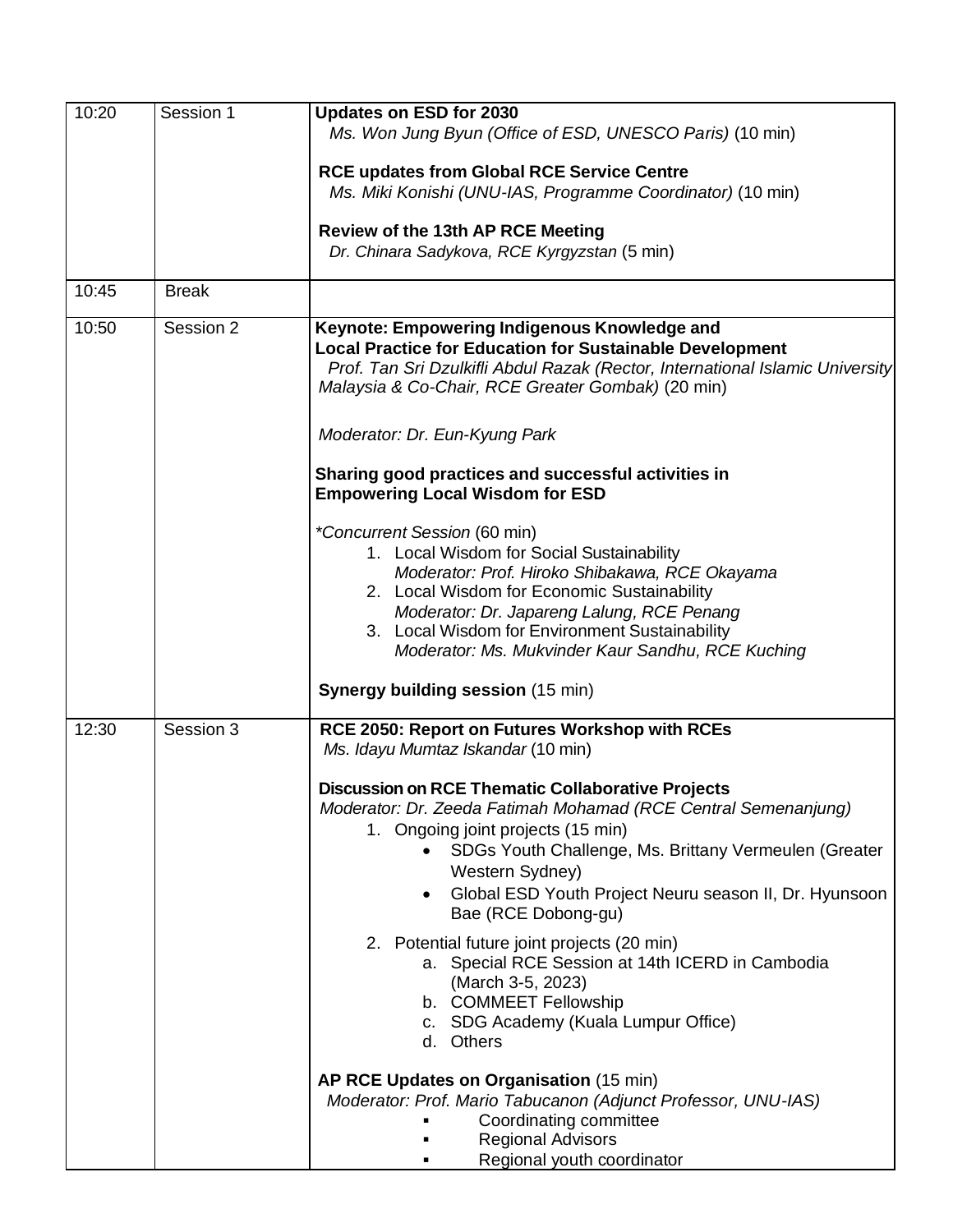### *[In Person]*

# **Day 2 20 July 2022 -** *Field Visit*

| 13:40 | Lunch Break | Lunch                                                                                                                                      |
|-------|-------------|--------------------------------------------------------------------------------------------------------------------------------------------|
|       |             | <b>Garden of Knowledge and Virtue Campus Tour</b><br>Visit to Akar Budi Centre (Community Centre)<br><b>Indigenous Cultural Exhibition</b> |
| 15:30 |             | <b>Visit to PSPK Women Development Centre</b>                                                                                              |
| 17:30 |             | End of Day 1                                                                                                                               |

#### *[In Person]*

| <b>Time</b> | <b>Content</b>                                                   |  |
|-------------|------------------------------------------------------------------|--|
| 08:00       | Depart to Jerantut, Pahang<br>Lunch at Kuala Tahan National Park |  |
| 14:00       | Real World Lab (RWL) Visit - Indigenous Community                |  |
| 18:00       | End of Day 2 and Stay at National Park<br><b>Dinner</b>          |  |